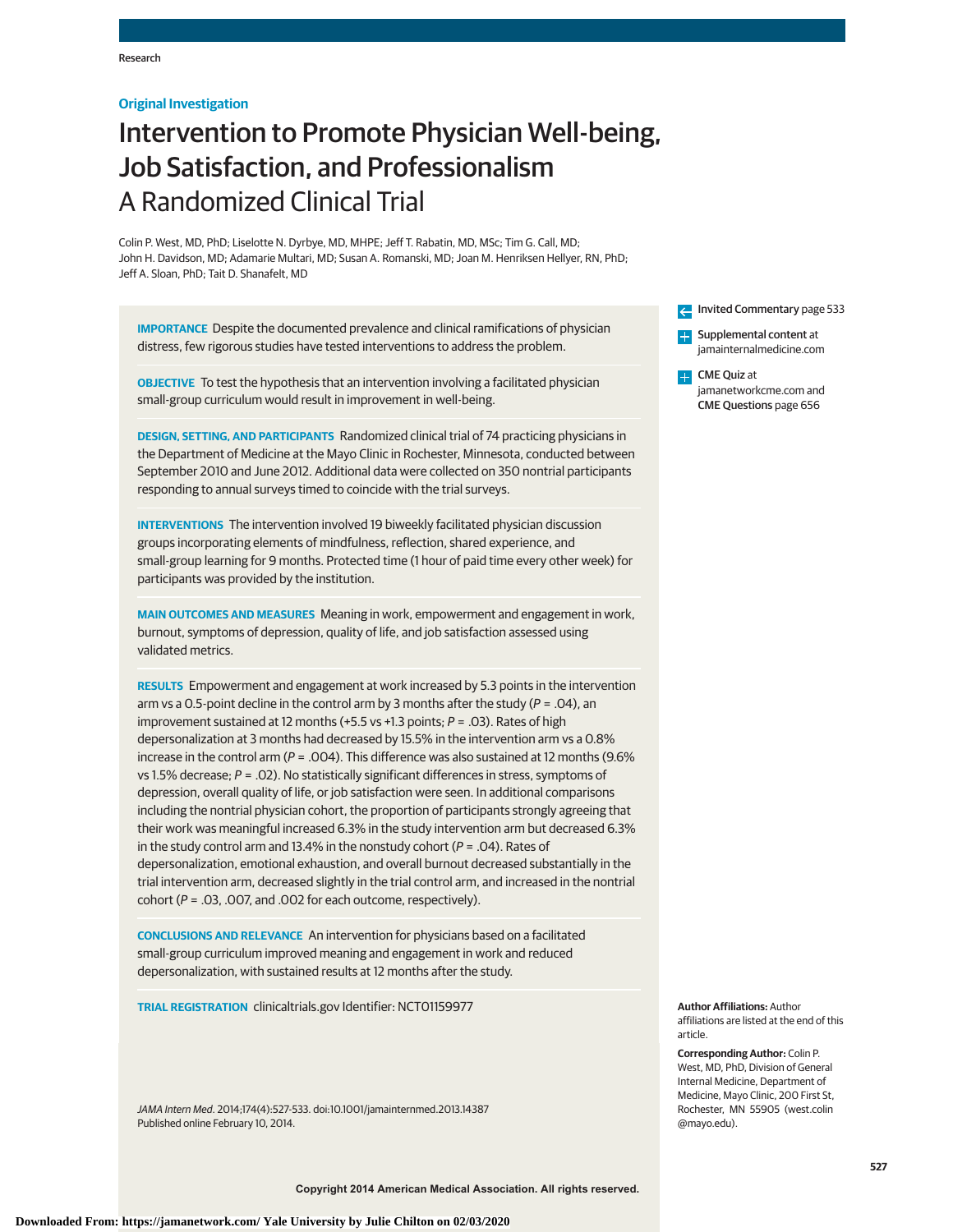Interess among physicians is a significant problem in<br>
modern medicine. Burnout affects nearly half of medi-<br>
cal students,<sup>1</sup> residents,<sup>2</sup> and practicing physicians in the<br>
United States <sup>3,4</sup> In addition symptoms of dop modern medicine. Burnout affects nearly half of medi-United States.3,4 In addition, symptoms of depression are common among physicians,<sup>4</sup> who report high rates of dissatisfaction with quality of life and work-life balance.<sup>2,4</sup> These issues are important because they have potential for serious consequences on patient care,<sup>5-7</sup> professionalism,<sup>8,9</sup> physicians' own care and safety,<sup>10,11</sup> and the viability of the health care system.<sup>12</sup>

Despite the prevalence and ramifications of physician distress, few studies have tested interventions to address the problem. Most studies have evaluated individual-focused strategies (eg, personal stress reduction and resilience training) conducted on participants' personal time and have provided limited information to indicate efficacy.<sup>13-15</sup> Other studies have suggested that fostering self-awareness can help physicians identify what they value and connect with what is most meaningful in their work.<sup>16</sup> Such mindfulness-oriented training is intended to promote patient-oriented care and physician well-being through attention, awareness, intention, and self-reflection.<sup>17-20</sup> Additional approaches include Balint groups, in which physician groups explore the physicianpatient relationship in discussions prompted by a specific patient interaction,<sup>16</sup> and informal Doctoring to Heal physician discussion groups, which may foster greater personal awareness and increase physician satisfaction.<sup>18</sup> Outcome measures from these approaches are scarce, and application of validated instruments in such studies has been limited. In addition, studies of these approaches have almost exclusively applied single-arm, nonrandomized designs.

Given the effect of physician distress on quality of care and turnover, physicians and health care employers have a shared responsibility to promote physician well-being.<sup>21</sup> We report the results of a randomized clinical trial testing an intervention with protected time (1 hour of paid time every other week, equal to 0.9% full-time equivalent) provided by the institution to promote well-being and reduce distress in physicians. Building on previous literature,<sup>13-20</sup> this intervention involved facilitated physician discussion groups organized around a curriculum incorporating elements of mindfulness, reflection, shared experience, and small-group learning intended to promote collegiality and community at work among participants.We hypothesized that this intervention would result in improved meaning in work and positively affect well-being domains most closely tied to meaning, including burnout.

# **Methods**

## Study Design, Setting, and Participants

This was a single-center, randomized clinical trial with a planned enrollment of 90 practicing physicians in the Department of Medicine at the Mayo Clinic in Rochester, Minnesota. The study was conducted between September 2010 and June 2012. Participants were recruited through electronic departmental communications, mailings, and announcements at departmental and division meetings. All volunteers provided written informed consent for participation in the trial. In addition, data on the cohort of nontrial participants who provided responses to departmental surveys conducted annually and coinciding with the trial baseline surveys were evaluated. This study was approved by the Mayo Clinic Institutional Review Board.

## Randomization, Allocation Concealment, and Follow-up

Participants were randomized in a concealed fashion into 2 groups via a computer-generated algorithm. Randomization was stratified by sex and specialty (general internal medicine or other internal medicine specialty) using permuted blocks. Participants were evaluated at baseline, every 3 months through the 9-month study intervention, and at 3 and 12 months following the study.

### Study Arms

Volunteers in both arms of the trial received 1 hour of protected time every other week to allow their participation during the workday in place of clinical activities. Those in the control arm could schedule and use this hour of protected time in any manner they believed was most useful but did not participate in the formal curriculum.

Participants randomized to the intervention arm engaged in a facilitated small-group curriculum administered at 1-hour meetings occurring once every 2 weeks for 9 months, for a total of 19 sessions. The 37 intervention arm participants were divided into 4 small groups (8-10 physicians each) with similar compositions by sex and specialty. Topics addressed during these sessions were organized into modules entitled "self," "patient," and "balance" and included meaning in work, personal and professional balance, medical mistakes, community, caring for patients, and other topics relevant to the work experiences of practicing physicians (eAppendix 1 in the Supplement). Each session followed the same general structure: (1) check-in and welcome, (2) preparing the environment (eg, journaling and reflective exercise), (3) facilitated group discussion, (4) learned skills and solutions, and (5) checkout and summary (eAppendix 2 in the Supplement).

The study facilitators were practicing internal medicine physicianswith specific expertise in communication and teaching courses involving small-group facilitation. These individuals, who completed an additional 4-hour training session specific to the study curriculum before commencement of the small-group sessions, also participated in 1-hour, biweekly facilitator meetings to debrief and prepare for the next session.

# Study Outcomes

Multiple validated instruments were used to measure domains of meaning in work, well-being, and distress in the randomized and nontrial groups. Surveys were administered to trial participants electronically by the Mayo Clinic Survey Research Center at baseline and every 3 months throughout the study, as well as 3 and 12 months after the conclusion of the intervention. The baseline and 3-month poststudy surveys were timed to coincide with department-wide electronic surveys of physician well-being also administered by the Mayo Clinic Survey Research Center to allow comparison of study participants with other eligible physicians electing not to participate in the trial.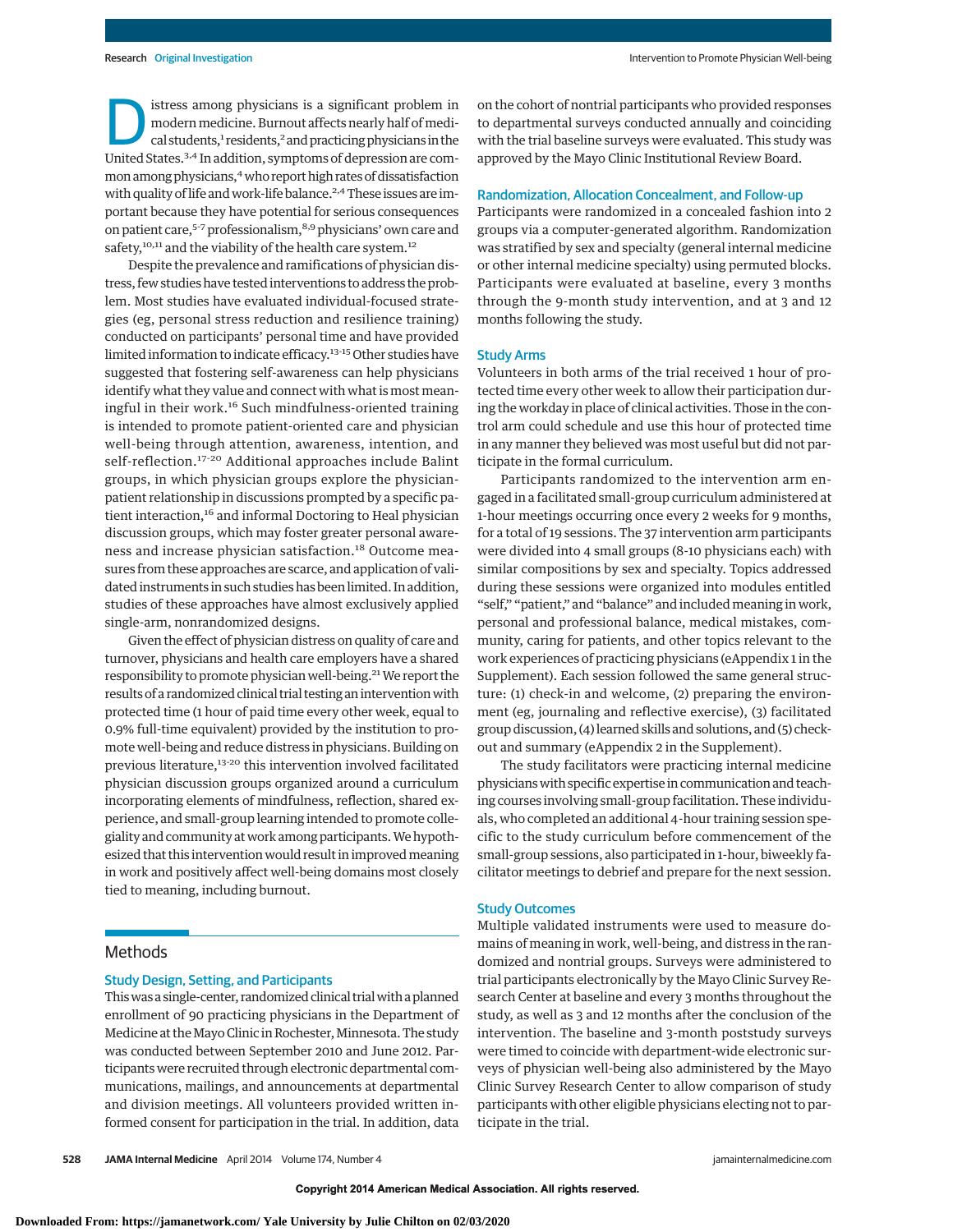In the randomized arms of the study, we applied the Physician Job Satisfaction Scale<sup>22</sup> (an average of 12 items on a 1-5 scale ranging from*strongly disagree* to*strongly agree*; range, 1-5) to measure satisfaction at work and the Empowerment at Work Scale<sup>23</sup> (a total of 12 items on a 1-7 scale ranging from *very strongly disagree* to *very strongly agree*; range, 12-84) to measure empowerment, engagement, and meaning at work. Quality of life (QOL) and fatigue were measured by single-item linear analog scale assessment questionswith a response range from 0 (as bad as it can be) to 10 (as good as it can be).<sup>24</sup> Poor QOL was defined by a score of 5 or less since this threshold correlates with poor outcomes in clinical studies.25 In addition, we used the Medical Outcomes Study Short-Form Health Survey, which has 8 items with 5- and 6-point Likert-type scales. This instrument generates norm-based scores, calibrated to a mean score of 50, which are assigned to domains of mental and physical health.<sup>26</sup> Burnout, a syndrome encompassing 3 domains (depersonalization, emotional exhaustion, and a sense of low personal accomplishment) that is associated with decreased work performance, was measured with the Maslach Burnout Inventory, using established thresholds to define high levels of burnout in each domain.<sup>27</sup> Stress was measured using the Perceived Stress Scale (a total of 10 items scored on a 0-4 scale ranging from*never* to *very often*; range, 0-40).<sup>28</sup> Depression screening used the 2-question approach described by Spitzer et al<sup>29</sup> and validated by Whooley et al.<sup>30</sup> Empathy was measured using the Jefferson Scale of Physician Empathy (a total of 20 items on a 1-7 scale ranging from*strongly disagree* to*strongly agree*; range, 20-140).31 Each of these metrics has been validated across a wide range of medical conditions and populations, including physicians.

In the nontrial cohort, an abbreviated survey was used. This survey included a single item measuring meaning at work drawn from the Empowerment at Work Scale, $23$  single-item measures of depersonalization and emotional exhaustion, 32,33 and the single-item linear analog scale assessment QOL item.24

#### Statistical Analysis

Standard univariate statistics were used to characterize the sample. The changes in each well-being metric from study baseline to study end, as well as at 3 and 12 months following the study, were analyzed according to the intent-to-treat principle using generalized estimating equations to account for the repeated-measures design. Because of baseline differences across groups for several variables, all analyses were adjusted for levels of distress at study onset. All tests were 2-sided (α = 0.05). Statistical analyses were performed using SAS, version 9.2 (SAS Institute, Inc).

# **Results**

## Sample Characteristics and Baseline Measures

Of 565 practicing physicians in the Mayo Clinic Department of Medicine, 74 consenting volunteers were randomized equally to the 2 arms of the intervention study (Figure 1). As described, participants were randomized in blocks by sex and medical subspecialization. Baseline characteristics of the 2 trial groups were generally similar, with no statistically signifi-



Consolidated Standards of Reporting Trials diagram for participant flow through the trial.

cant differences observed, although the intervention arm had slightly higher rates of high emotional exhaustion and overall burnout. The 350 members of the nontrial cohort included fewer women and general internists than did the trial groups but had rates of baseline distress similar to those of the trial participants (Table 1).

Of the 37 participants in each arm of the study, 34 (91.9%) provided survey responses. With this sample size, power was 80% to detect a moderate Cohen *f* <sup>2</sup> effect size of 0.15. Of the 491 nonstudy participants, 350 (71.3%) provided survey responses. With this sample size, power was 80% to detect a small Cohen *f* <sup>2</sup> effect size of 0.02.

#### Randomized Arms

The 35 participants analyzed in the intervention arm attended a mean of 11.7 of 19 facilitated small-group sessions. Outcomes comparing the randomized arms of the study are shown in Table 2. At the end of the 9-month intervention period, empowerment and engagement at work rose by 2.6 points in the intervention arm vs 0.8 points in the control arm (*P* = .33). Three months after the study, empowerment and engagement at work had increased by 5.3 points in the intervention arm vs a 0.5 point decline in the control arm (*P* = .04), a difference sustained at 12 months  $(+5.5 \text{ vs } +1.3 \text{ points}; P = .03)$ . Differences in rates of emotional exhaustion and overall burnout were small, but the rate of high depersonalization 3 months following the study had decreased by 15.5% in the intervention arm vs a 0.8% increase in the control arm  $(P = .004)$ . This difference was also sustained at 12 months (9.6% vs 1.5% decrease; *P* = .02).

No statistically significant differences in stress, symptoms of depression, overall QOL, or job satisfaction were seen. Differences in mental and physical well-being, fatigue, and empathy were also small and not statistically significant (data not shown).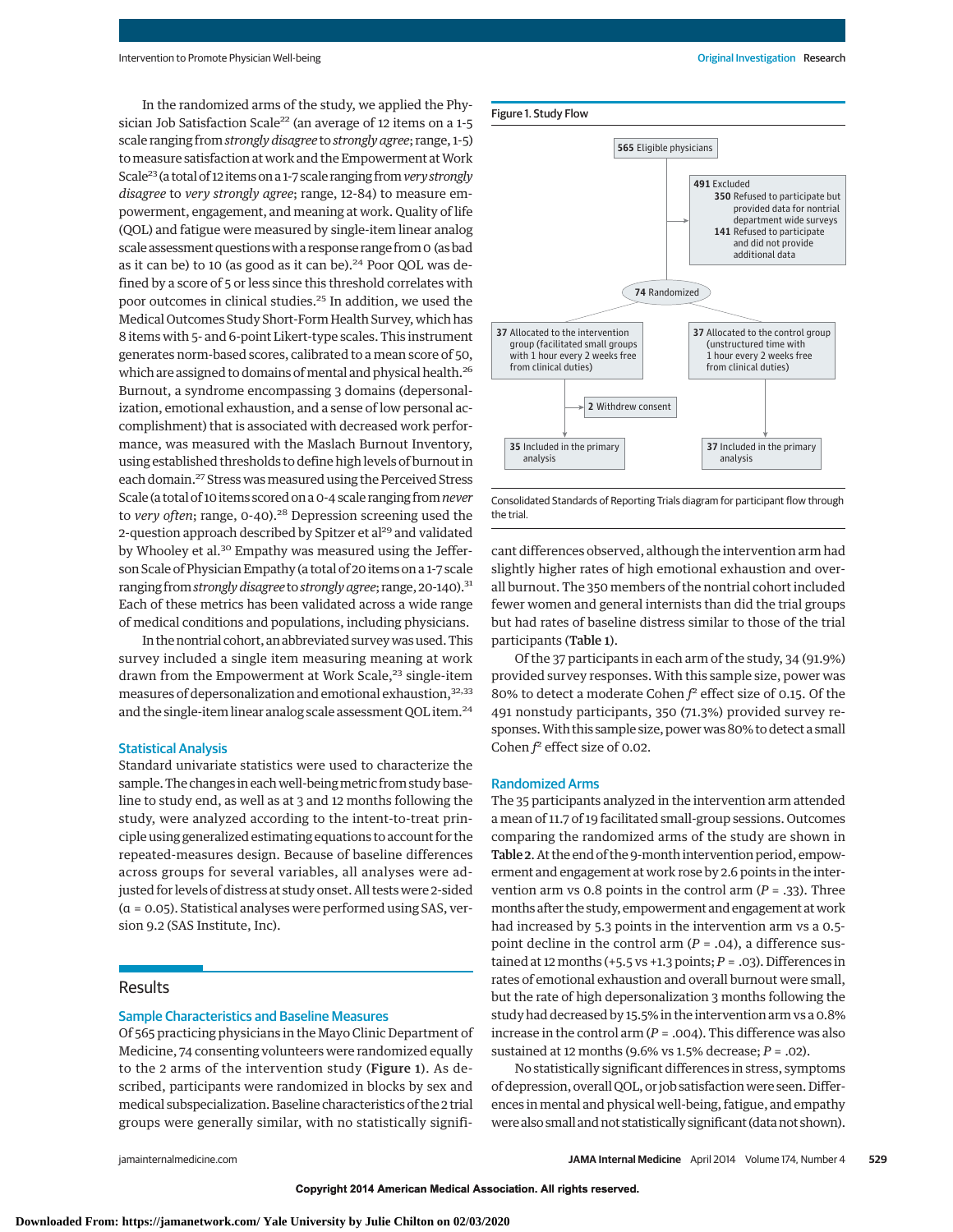# Table 1. Baseline Demographic Characteristics of Randomized Arms of the Study and Cohort of Nonstudy Participants

| Variable                                        | Metric (Scale)                           | <b>Intervention Arm</b><br>$(n = 37)$ | Control Arm<br>$(n = 37)$       | Nonstudy<br>Cohort<br>$(n = 350)$   |  |
|-------------------------------------------------|------------------------------------------|---------------------------------------|---------------------------------|-------------------------------------|--|
| Sex, No. (%)                                    | Women                                    | 12(32.4)                              | 13(35.1)                        | 75 (21.4)                           |  |
| Specialty, No. (%)                              | General medicine                         | 16(43.2)                              | 15(40.5)                        | 101 (28.9)                          |  |
| Engagement and meaning<br>at work, mean (SD)    | EWS (12-84)                              | 54.2 (9.5)                            | 58.2(11.1)                      | <b>NA</b>                           |  |
|                                                 | Single item (1-7)                        | 6.1(1.0)                              | 6.4(0.8)                        | 6.2(1.0)                            |  |
| Burnout, No. (%)                                | Full MBI high depersonalization          | 9(24.3)                               | 9(25.7)                         | <b>NA</b>                           |  |
|                                                 | High single item                         | 6(16.2)                               | 6(17.1)                         | 35(10.3)                            |  |
|                                                 | Full MBI high emotional<br>exhaustion    | 17(45.9)                              | 12(34.3)                        | <b>NA</b>                           |  |
|                                                 | High single item                         | 13(35.1)                              | 8(22.9)                         | 95 (27.4)                           |  |
|                                                 | Full MBI overall burnout                 | 20(54.1)                              | 15(42.9)                        | <b>NA</b>                           |  |
|                                                 | Overall single-item burnout              | 15(40.5)                              | 11(31.4)                        | 98 (28.7)                           |  |
| Stress, mean (SD)                               | Perceived Stress Scale (0-40)            | 16.2(6.2)                             | <b>NA</b>                       |                                     |  |
| Depression, No. (%)                             | Positive depression screen               | 11(29.7)                              | 11(31.4)                        | <b>NA</b>                           |  |
| QOL, mean (SD)                                  | Overall QOL (0-10)                       | 6.7(1.7)                              | 6.7(2.0)                        | 6.7(2.0)                            |  |
| Work-home conflicts.<br>work/home/both, No. (%) | Work-home conflict in previous<br>$3$ wk | 32 (88.9)                             | 31(88.6)                        | 232 (66.3)                          |  |
|                                                 | Resolution of work-home<br>conflict      | 19(51.4)<br>4(10.8)<br>14 (37.8)      | 15(42.9)<br>8(22.9)<br>12(34.3) | 173 (49.4)<br>27(7.7)<br>122 (34.9) |  |
| Job satisfaction, mean (SD)                     | PJSS $(1-5)$                             | 3.8(0.7)                              | 4.0(0.7)                        | <b>NA</b>                           |  |

Abbreviations: EWS, Empowerment at Work Scale; MBI, Maslach Burnout Inventory; NA, not applicable; PJSS, Physician Job Satisfaction Scale; QOL, quality of life.

## Table 2. Changes From Baseline for Randomized Arms of the Trial

|                                            |              | <b>During Intervention</b> |         |                 | <b>Postintervention Follow-up</b> |         |                             |                 |                              |
|--------------------------------------------|--------------|----------------------------|---------|-----------------|-----------------------------------|---------|-----------------------------|-----------------|------------------------------|
| Variable                                   | Group        | 3 <sub>mo</sub>            | 6 mo    | 9 <sub>mo</sub> | P Value (End of<br>Intervention)  | 3 mo    | P Value<br>$(3 \text{ mo})$ | $12 \text{ mo}$ | P Value<br>$(12 \text{ mo})$ |
| Engagement at work <sup>a</sup>            | Intervention | 3.6                        | 3.8     | 2.6             | .33                               | 5.3     | .04                         | 5.5             | .03                          |
|                                            | Control      | 0.3                        | 1.8     | 0.8             |                                   | $-0.5$  |                             | 1.3             |                              |
| High depersonalization, % <sup>b</sup>     | Intervention | $-7.2$                     | 3.0     | $-15.5$         | .31                               | $-15.5$ | .004                        | $-9.6$          | .02                          |
|                                            | Control      | $-0.7$                     | $-2.8$  | 1.6             |                                   | 0.8     |                             | $-1.5$          |                              |
| High emotional exhaustion, % <sup>b</sup>  | Intervention | $-11.6$                    | $-9.5$  | $-19.4$         | .91                               | $-16.5$ | .54                         | $-19.4$         | .69                          |
|                                            | Control      | $-3.7$                     | $-14.3$ | $-4.0$          |                                   | $-7.8$  |                             | $-16.1$         |                              |
| Overall burnout, % <sup>b</sup>            | Intervention | $-14.1$                    | $-8.6$  | $-24.7$         | .91                               | $-24.7$ | .14                         | $-21.7$         | .22                          |
|                                            | Control      | $-9.6$                     | $-11.5$ | $-6.5$          |                                   | $-7.6$  |                             | $-15.6$         |                              |
| Perceived Stress Scaleb                    | Intervention | $-2.2$                     | $-2.2$  | $-3.1$          | .90                               | $-3.2$  | .83                         | $-2.6$          | .58                          |
|                                            | Control      | $-0.9$                     | $-2.5$  | $-1.8$          |                                   | $-2.3$  |                             | $-0.8$          |                              |
| Positive depression screen, % <sup>b</sup> | Intervention | $-1.1$                     | $-11.5$ | $-6.2$          | .17                               | 2.7     | .60                         | $-6.2$          | .62                          |
|                                            | Control      | 1.9                        | 5.7     | 5.0             |                                   | 1.0     |                             | $-4.1$          |                              |
| Overall QOL <sup>a</sup>                   | Intervention | 0.4                        | 0.1     | 0.5             | .14                               | 0.4     | .48                         | 1.5             | .63                          |
|                                            | Control      | 0.6                        | 0.9     | 0.8             |                                   | 0.4     |                             | 1.8             |                              |
| PJSS <sup>a</sup>                          | Intervention | 0.2                        | 0.2     | 0.2             | .84                               | 0.2     | .82                         | 0.3             |                              |
|                                            | Control      | 0.1                        | 0.2     | 0.2             |                                   | 0.1     |                             | 0.2             | .93                          |

Abbreviations: PJSS, Physician Job Satisfaction Scale; QOL, quality of life.

a Increased score reflects improved outcome.

**b** Decreased score reflects improved outcome.

## Comparisons With the Nontrial Cohort

Comparison of outcomes in the eligible physicians who chose not to participate (nontrial cohort) with those in the randomized arms of the study is shown in Figure 2. The proportion of participants strongly agreeing that their work was meaningful increased in the trial intervention arm but decreased in the trial control arm and the nonstudy cohort ( $P = .04$ ). Rates of burnout dropped substantially in the trial intervention arm, declined slightly in the trial control arm and increased in the nonstudy cohort (*P* = .03, .007, and .002 for depersonalization, emotional exhaustion, and overall burnout, respectively). Rates of poor QOL improved most in the trial intervention arm (15.2% vs 0.6% decrease in the trial control arm and 7.3% increase in the nontrial cohort), but these differences were not statistically significant (*P* = .57).

**530 JAMA Internal Medicine** April 2014 Volume 174, Number 4 **jamainternalmedicine.com** jamainternalmedicine.com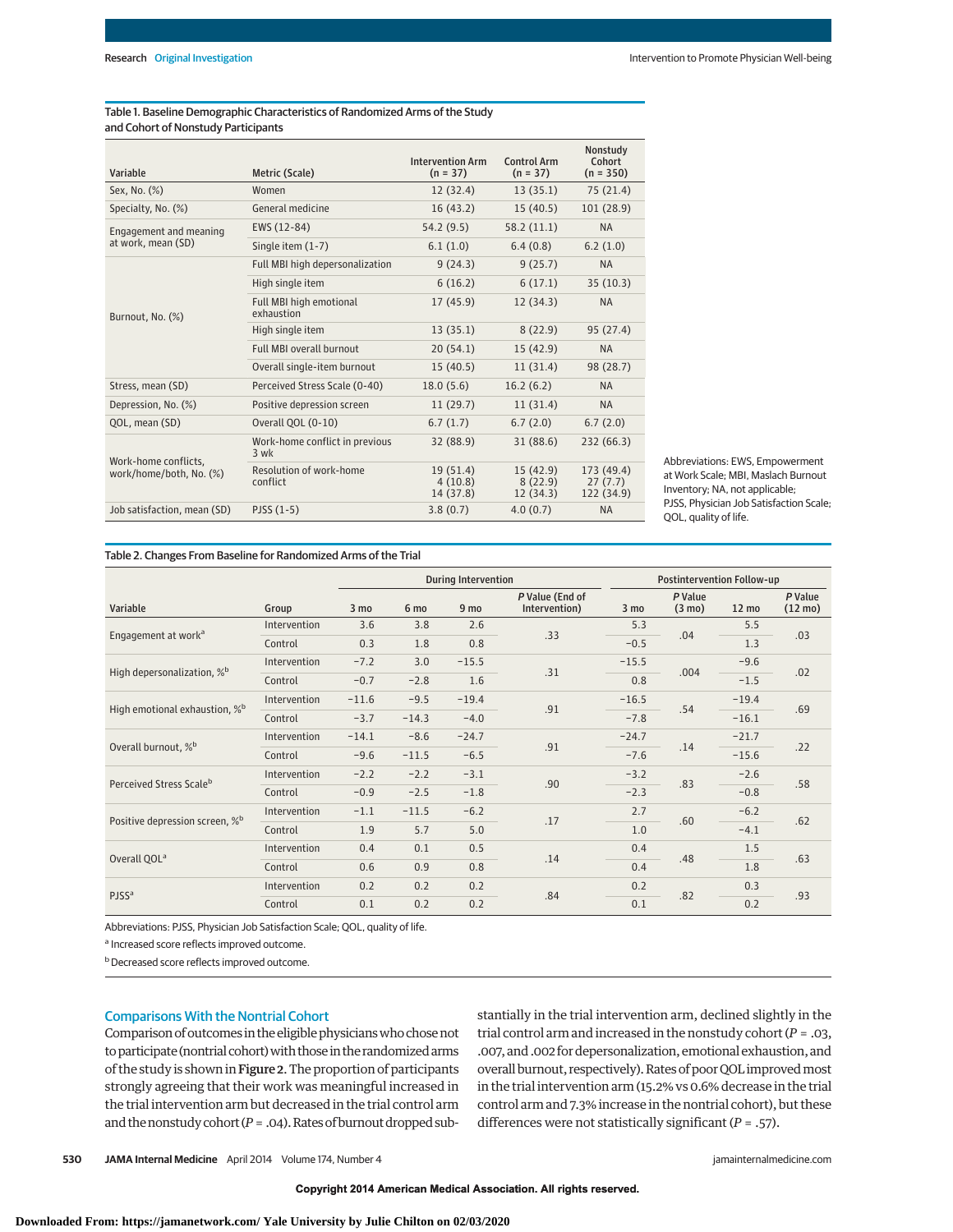



### Figure 2. Changes From Baseline for Nontrial Cohort vs Randomized Arms of Trial



# Discussion

To our knowledge, this study is the first randomized clinical trial evaluating an initiative with employer-provided protected time designed to promote meaning in work and reduce distress among physicians. This trial evaluated whether a facilitated small-group curriculum was an effective way to use employer-provided protected time and compared participants in both active arms of the trial with eligible nonparticipants. Participants in the facilitated small-group intervention experienced significant improvements in meaning, empowerment, and engagement in work beyond that seen in the physicians receiving only protected time. These differences, which became most apparent toward the end of the study period, were sustained for 12 months after the end of the intervention period. In addition, rates of depersonalization decreased markedly in the intervention arm of the study compared with the control arm, a result that was also sustained for 12 months following the study. These findings suggest that although receiving unstructured protected time offered some benefits by itself, the advantages of the small-group curriculum were greater and persisted after the intervention concluded, particularly for meaning and the closely associated interpersonal aspects of burnout.<sup>21</sup> Differences in other domains of burnout and distress were not found between the trial arms, although compared with the nontrial participants, the facilitated small-group intervention resulted in improvements more broadly, including across all domains of burnout.

The observed improvements in some but not all domains ofwell-being suggest that approaches to physician distress likely must be directed at specific targets. The intervention in this study was primarily designed to promote meaning at work through collegiality, community, shared experience, and reflection centered on discussions of topics related to the experience of being a physician, within the safety of a confidential small group. The topics covered in the curriculum included a focus on skills in reflection, self-awareness, and mindfulness, with this combination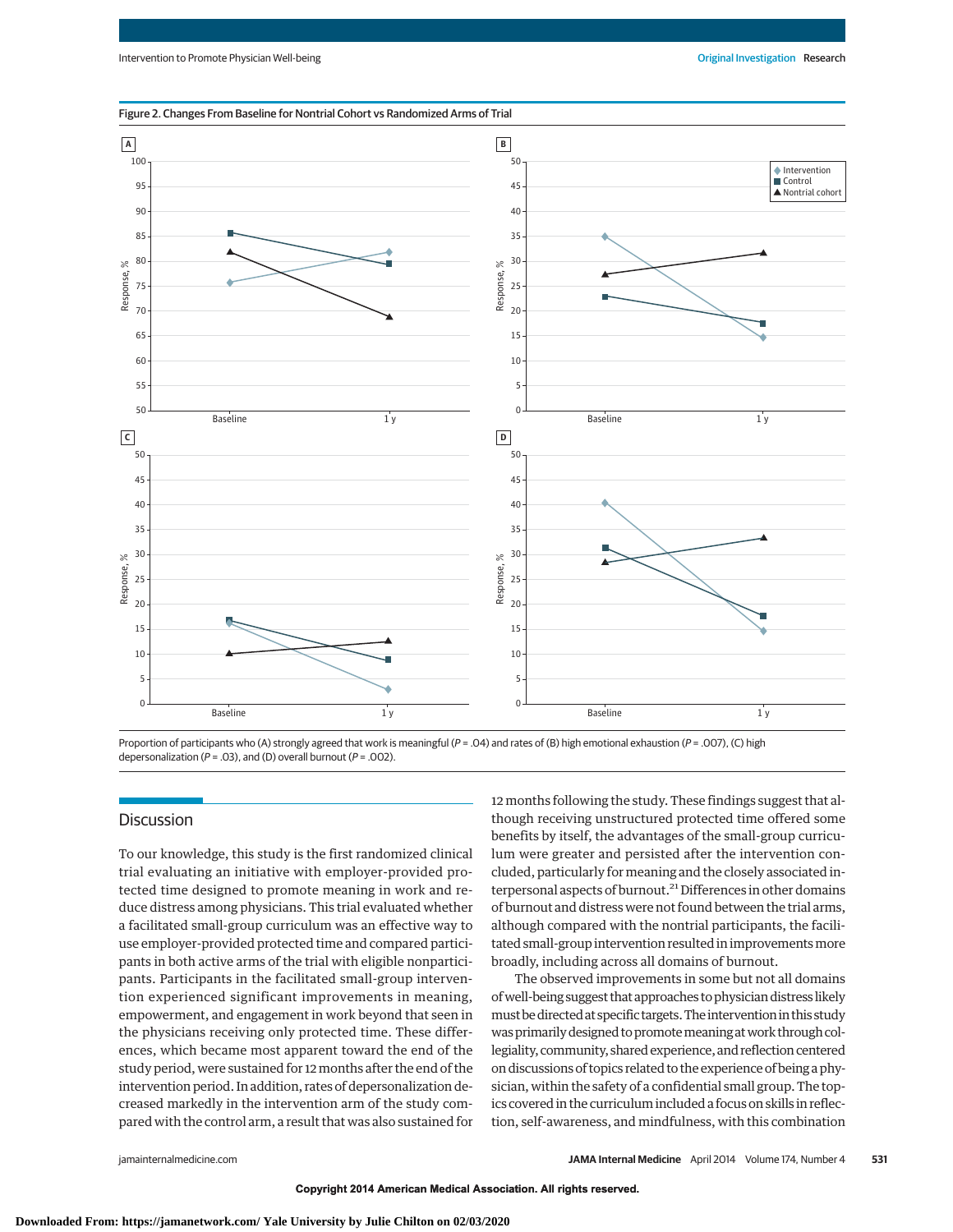of community building and skill acquisition expected to promote a sense of connectedness and meaning in one's work.<sup>34</sup> Additional interventions designed tomore specifically address other elements of distressmay be necessary to affect those domains, including those extending beyond the workplace, such as QOL and symptoms of depression.

The results of this study illustrate the potential of institutional commitments to physician well-being programs to offer at least partial solutions to the current crisis of physician burnout and dissatisfaction. Given the shared responsibility of physicians and health care organizations to promote physician well-being,<sup>21</sup> maximal benefit is likely to require coupling institutional approaches (both institutionally supported individual efforts and restructuring of the institutional environment) with existing individual strategies to promote wellness such as mindfulness and resilience training.<sup>15,19</sup> Such a comprehensive approach has the potential to replace a culture of distress among physicians with a culture of thriving and flourishing.<sup>35</sup>

This study is subject to a number of limitations. First, the sample size in the randomized portion of the study was small. Second, the trial participants reflect a self-selected group of physician volunteers. Therefore, although comparisons between the trial and nontrial participants were adjusted for differences in measured demographic factors and baseline levels of distress, it is possible other important differences existed between these groups. Third, all participants were internal medicine physicians from a single academic medical center. The baseline well-being and distress levels in this study were generally similar to those reported in previous studies of physicians,3,4 but these results may not be fully generalizable to other practices. For these reasons, the effectiveness of this intervention should be replicated in additional samples of physicians in other practice settings. Finally, it is not known which elements of this curriculum had the greatest effect on each outcome or if the full curriculum is necessary to achieve the benefits found in this trial, so future work should address the influence of specific aspects of the curriculum on physician well-being. More broadly, additional research using rigorous comparative designs is needed to better understand which interventions are most useful in improving well-being across its many dimensions, as well as which physicians would benefit the most from specific approaches.

# **Conclusions**

This randomized clinical trial demonstrates that a facilitated small-group curriculum for physicians with protected time provided by the institution can improve elements of physicianwellbeing, including meaning, empowerment, and engagement in work, and reduce distress, including depersonalization. This intervention is not a panacea for physician distress but represents an important addition to the medical profession's understanding of and ability to meaningfully promote physician well-being.

## ARTICLE INFORMATION

**Accepted for Publication:** December 10, 2013.

**Published Online:** February 10, 2014. doi:10.1001/jamainternmed.2013.14387.

**Author Affiliations:** Division of General Internal Medicine, Department of Medicine, Mayo Clinic, Rochester, Minnesota (West, Davidson, Romanski); Division of Biomedical Statistics and Informatics, Department of Health Sciences Research, Mayo Clinic, Rochester, Minnesota (West, Sloan); Division of Primary Care Internal Medicine, Department of Medicine, Mayo Clinic, Rochester, Minnesota (Dyrbye); Division of Pulmonary and Critical Care Medicine, Department of Medicine, Mayo Clinic, Rochester, Minnesota (Rabatin); Division of Hematology, Department of Medicine, Mayo Clinic, Rochester, Minnesota (Call, Shanafelt); Division of Preventive, Occupational, and Aerospace Medicine, Department of Medicine, Mayo Clinic, Rochester, Minnesota (Multari); Program in Professionalism and Ethics, Mayo Clinic, Rochester, Minnesota (Hellyer).

**Author Contributions:** Dr West had full access to all the data in the study and takes responsibility for the integrity of the data and the accuracy of the data analysis.

Study concept and design: West, Dyrbye, Rabatin, Call, Hellyer, Sloan, Shanafelt.

Acquisition of data: West, Call, Davidson, Multari, Romanski, Hellyer, Shanafelt.

Analysis and interpretation of data: West, Sloan, Shanafelt.

Drafting of the manuscript: West, Dyrbye, Sloan. Critical revision of the manuscript for important intellectual content: All authors. Statistical analysis: West, Sloan.

Administrative, technical, or material support: Dyrbye, Rabatin, Call, Davidson, Hellyer, Shanafelt. Study supervision: West, Call, Sloan, Shanafelt.

**Conflict of Interest Disclosures:** None reported.

**Funding/Support:** This study was supported by the Mayo Clinic Program on Professionalism and Ethics and the Department of Medicine at Mayo Clinic Rochester.

**Role of the Sponsors:** The funding source had no role in the design and conduct of the study; collection, management, analysis, or interpretation of the data; preparation, review, or approval of the manuscript; and decision to submit the manuscript for publication.

#### **REFERENCES**

**1**. Dyrbye LN, Thomas MR, Massie FS Jr, et al. Burnout and suicidal ideation among U.S. medical students. Ann Intern Med. 2008;149(5):334-341.

**2**. West CP, Shanafelt TD, Kolars JC. Quality of life, burnout, educational debt, and medical knowledge among internal medicine residents.JAMA. 2011;306(9):952-960.

**3**. Shanafelt TD, Balch CM, Bechamps GJ, et al. Burnout and career satisfaction among American surgeons. Ann Surg. 2009;250(3):463-471.

**4**. Shanafelt TD, Boone S, Tan L, et al. Burnout and satisfaction with work-life balance among US physicians relative to the general US population. Arch Intern Med. 2012;172(18):1377-1385.

**5**. Fahrenkopf AM, Sectish TC, Barger LK, et al. Rates of medication errors among depressed and burnt out residents: prospective cohort study. BMJ. 2008;336(7642):488-491.

**6**. West CP, Tan AD, Habermann TM, Sloan JA, Shanafelt TD. Association of resident fatigue and distress with perceived medical errors. JAMA. 2009;302(12):1294-1300.

**7**. Shanafelt TD, Balch CM, Bechamps G, et al. Burnout and medical errors among American surgeons. Ann Surg. 2010;251(6):995-1000.

**8**. West CP, Shanafelt TD. Physician well-being and professionalism. Minn Med. 2007;90(8):44-46.

**9**. Dyrbye LN, Massie FS Jr, Eacker A, et al. Relationship between burnout and professional conduct and attitudes among US medical students. JAMA. 2010;304(11):1173-1180.

**10**. Shanafelt TD, Balch CM, Dyrbye LN, et al. Special report: suicidal ideation among American surgeons. Arch Surg. 2011;146(1):54-62.

**11**. West CP, Tan AD, Shanafelt TD. Association of resident fatigue and distress with occupational blood and body fluid exposures and motor vehicle incidents. Mayo Clin Proc. 2012;87(12):1138-1144.

**12**. Dyrbye LN, Shanafelt TD. Physician burnout: a potential threat to successful health care reform. JAMA. 2011;305(19):2009-2010.

**13**. McCue JD, Sachs CL. A stress management workshop improves residents' coping skills. Arch Intern Med. 1991;151(11):2273-2277.

**14**. Shapiro SL, Astin JA, Bishop SR, Cordova M. Mindfulness-based stress reduction for health care professionals: results from a randomized trial. Int J Stress Manag. 2005;12:164-176.

**15**. Sood A, Prasad K, Schroeder D, Varkey P. Stress management and resilience training among Department of Medicine faculty: a pilot randomized clinical trial. J Gen Intern Med. 2011;26(8):858-861.

**532 JAMA Internal Medicine** April 2014 Volume 174, Number 4 **jamainternalmedicine.com** jamainternalmedicine.com